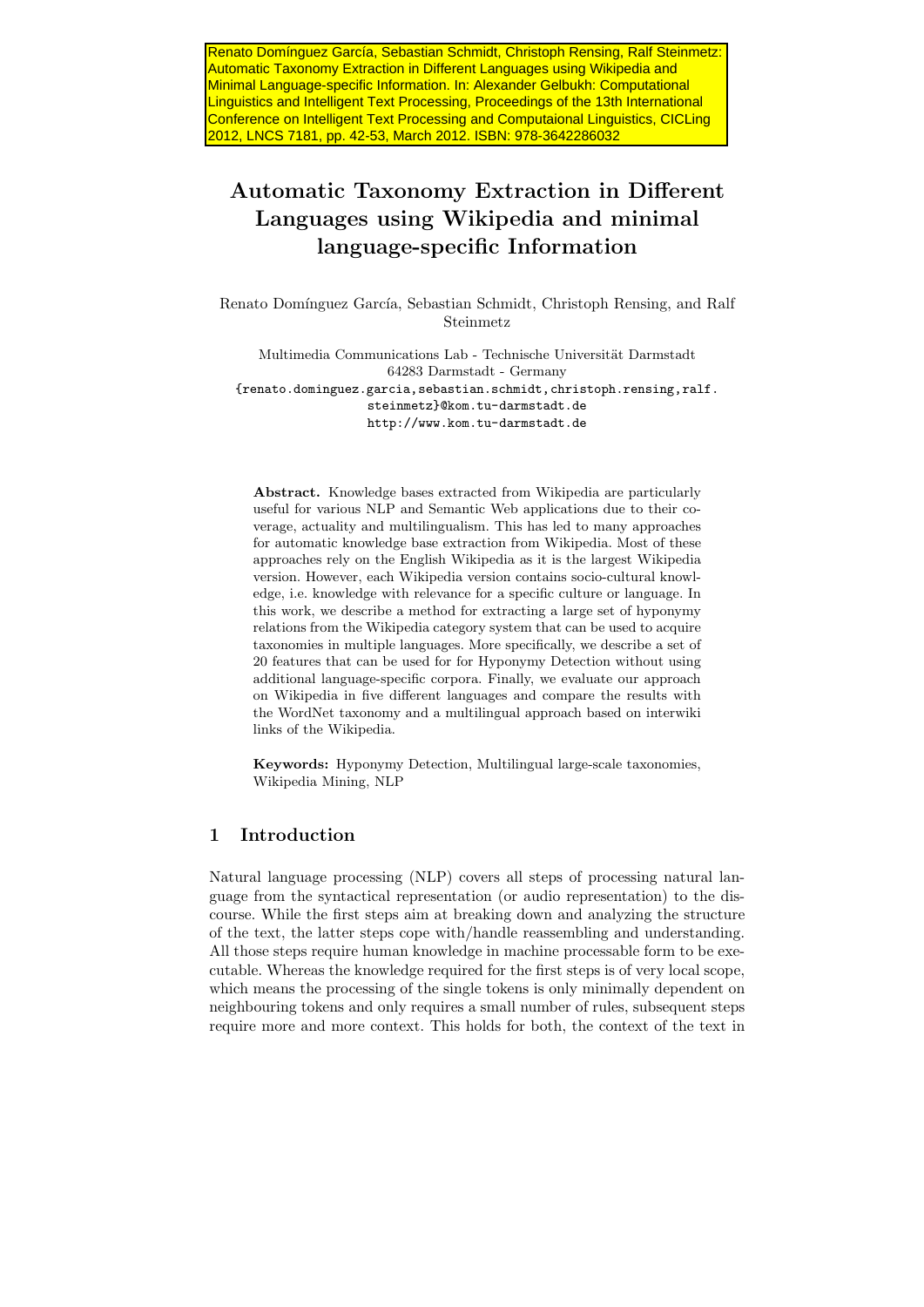the document itself and for the general knowledge required to derive the understanding of the text. For the latter, a structured knowledge base on the specific topic enables a machine to derive knowledge and put it into an abstract context. One of those knowledge bases is a taxonomy. Within a taxonomy, relations of the type is-a are contained, creating a tree-like structure of real world concepts. One example of such a *is-a* relation is the tuple *(juice, beverage)* because juice is a beverage.

In some fields of knowledge, like biology, elaborated taxonomies already exist. But there are still many domains without such explicit taxonomies. Additionally, these taxonomies are usually only defined in one language. Therefore, although a variety of taxonomies are existing in English, other languages lack these. This impedes the application of taxonomies in several languages and fields of knowledge impossible. Within this paper we present an approach to create taxonomies in different languages automatically from the category and article structure of Wikipedia. Our approach uses structural properties of Wikipedia and syntactical structure of single categories and articles, and requires only minimal languagespecific information.

After giving an overview of existing work on automatic taxonomy creation (section 2), we will present our machine learning approach in section 3. Its evaluation is shown in chapter 4 and concluded in the last section.

## **2 Related Work**

As one of the key challenges for NLP applications is to allow the extraction of machine-usable knowledge from written language, a lot of research on the topic has been conducted. In this section, we will give a short overview on approaches using for this purpose. We focus on approaches based on Wikipedia and exclude approaches based on Text Mining as these approaches rely on lexical patterns. Lexical patterns can be applied on texts in different languages in order to obtain taxonomies from scratch. but they are strongly language-dependent.

WordNet [8] is a knowledge base consisting of English words with short definitions and both lexical and semantic relations between those words. Semantic relations comprise hypernomy, hyponymy and synonymy among others. This enables the direct extraction of a taxonomy from WordNet. Within the Universal WordNetProject [2] based on wordnets in different languages and other information sources first an initial graph was built which is afterwards enriched by adding missing links and then iteratively refined by making use of machine learning techniques. The result is a multilingual lexical database of terms in combination with their meanings, containing relations between the terms. However, WordNet is a manually built resource and has to be catered for by linguistic experts. Thus, its growth is slow and novel, domain-specific or trending topics are usually not covered. The same holds for other manually created knowledge bases. Therefore, in scenarios that depend on the availability of a domain-generic set of concepts and up-to-date knowledge, these approaches do not suffice.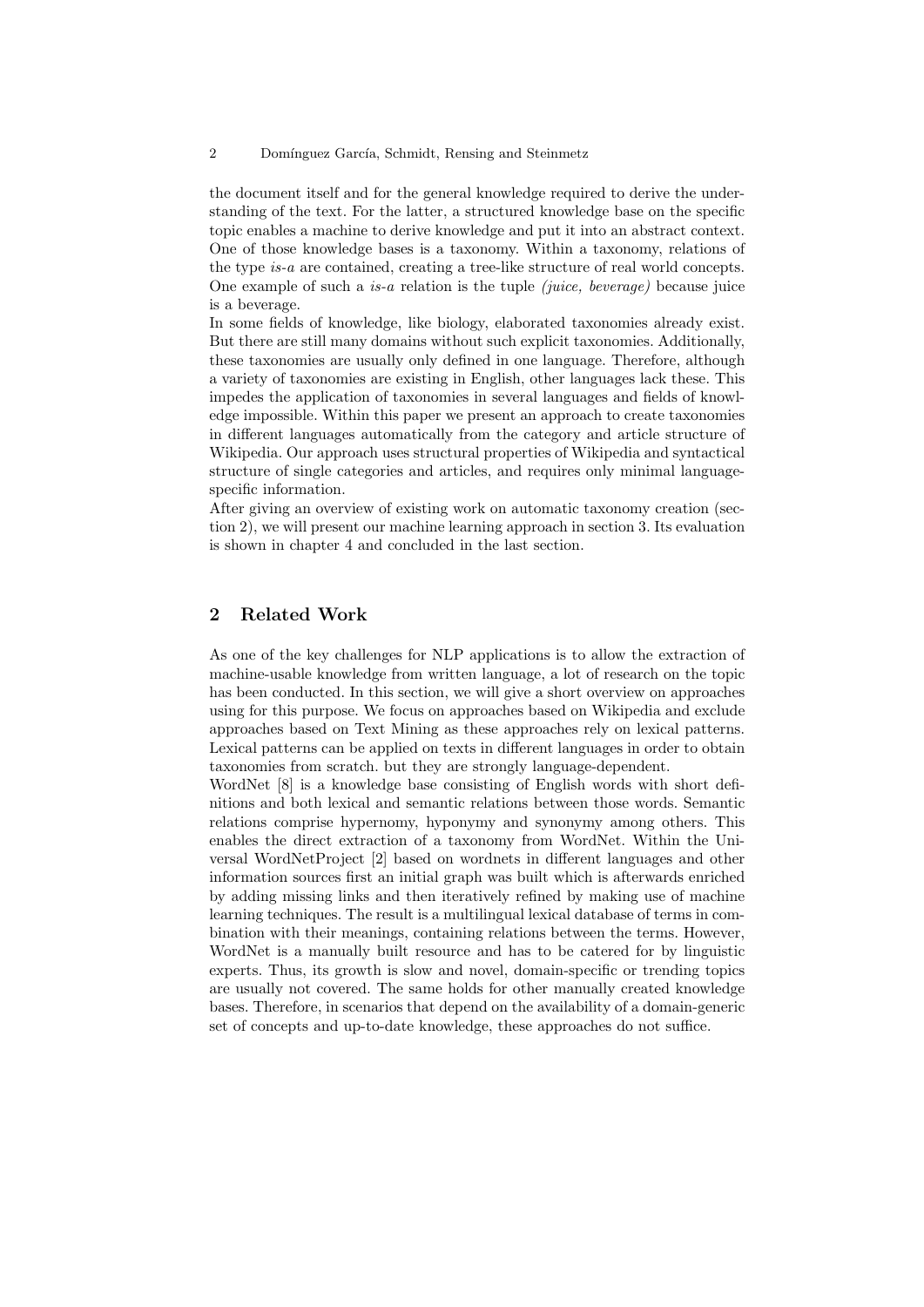Sumida and Torisawa [16] make use of the structure of Wikipedia articles to extract hyponomy relations. Often, Wikipedia articles are structured in a way, that subsections in Wikipedia articles describe a hyponym of the wrapping section (e.g. the article Sense has the section Senses with the subsections Sight, Taste etc.). Sumida and Torisawa use this for discovering hyponomy relations by applying language dependent pattern matching and use of machine learning techniques to differentiate between hyponymy and non-hyponymy relations.

Ponzetto und Strube [13] use of this structure and aim to identify hypernymy and hyponomy between Wikipedia categories. Wikipedia categories build a large network containing links of different types. In many cases there is a subtype relation between two categories (e.g. the category Juice is connected with the category Non-alcoholic beverages), but in general it can be any kind of semantic relation (e.g. the category Titles is connected with Sociolinguistics). Therefore, they identify that can disambiguate taxonomic relations from others. For applying the approach to other languages the algorithm itself has to be modified because most of the features are strongly dependent on the used language. Further, the Tipster corpus [6] which is used for one step of hyponomy relation detection is not on hand in other languages than English. Kassner et al. [7] adapt the approach to be used with the German Wikipedia. In addition to the smaller size of the German Wikipedia they had to face the challenge of a more complicate word composition in German compared to English.

Navigli and Ponzetto present BabelNet [11], a multilingual semantic network created by the aggregation of WordNet, Wikipedia and SemCor. Additionally to those resources, the Google Translator API<sup>1</sup> is used to translate article names of the Wikipedia which do not have a correspondent in other languages. We see three problems with this approach. First, it relies on Statistical Machine Translation and its ability to translate to other languages. Second, the Google Translator has strong usage restrictions, which makes it not suitable for a publicly available resource. Finally, BabelNet use  $interviki\ links^2$  to build the multilingual semantic network. However, interwiki links do not exist for many articles in Wikipedia.

Another approach currently developed for creating a taxonomy from the English Wikipedia is WikiNet[10]. By analyzing categories and articles of the English Wikipedia a monolingual concept network is created. Afterwards, for all included concepts the interwiki links are examined and a multilingual concept network is created by adding all articles being interlinked by those links. The authors describe the portability of this approach to other languages. However, the impact of combining category systems in different languages is not clear.

A common disadvantage of the previously presented approaches is the loss of socio-cultural knowledge which is available in Wikipedia. Some artifacts of knowledge are only relevant for a single region with a single spoken language. Those artifacts are often only covered in the Wikipedia of the respective language. When

 $\frac{1}{1}$  http://code.google.com/apis/language/ - retrieved 28.10.2011

<sup>&</sup>lt;sup>2</sup> Links from a Wikipedia article in one language to an article in another language describing a similar concept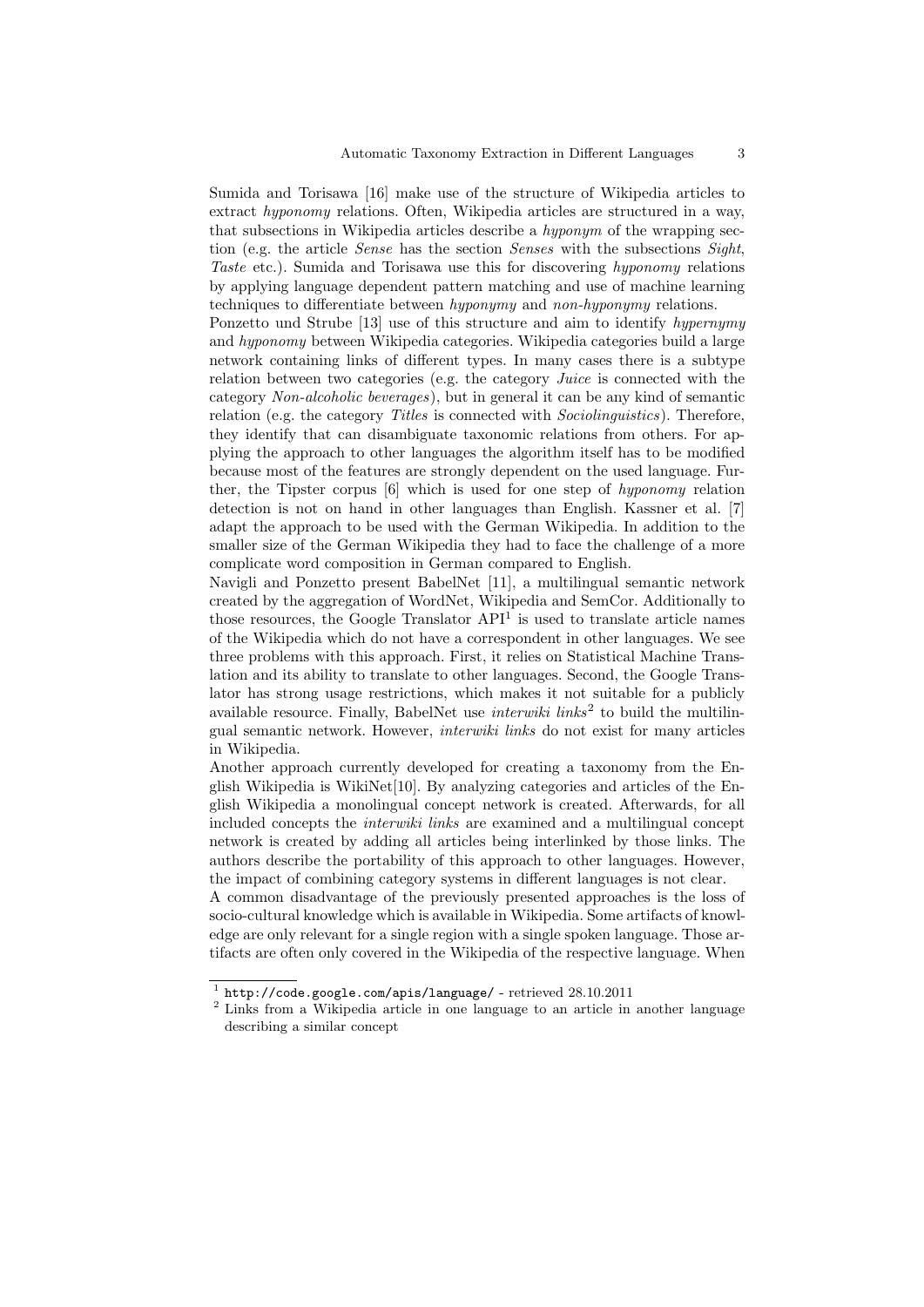creating taxonomies only based on the English Wikipedia, all socio-cultural knowledge described in other Wikipedia versions can not be transferred into the taxonomy.

MENTA [3] addresses this issue by providing a multilingual taxonomy consisting of entities in various languages. To this end, all similiar entities from different Wikipedia versions are merged and afterwards, both syntactical and structural properties of Wikipedia and WordNet are used to determine taxonomic relations between the entities. This approach is not fully automatic but some linguistic exceptions for syntactical rules need to be specified manually.

As presented, there are several approaches to create taxonomies in different languages (semi-)automatically. They all show to have advantages, but none of them is at the same time easily adaptable to different languages, accurate and dynamic in terms of trending topics. With our approach, we aim at targeting those challenges.

# **3 Language-independent Acquisition of Hierarchical Relations**

Two preliminary studies are the basis of our approach: In the first study [4] we analyzed the feasibility of Hyponymy detection in different languages using simple heuristics and in the second study [5], we described our application scenario for taxonomies in different languages and performed first experiments with a machine learning approach. In the following subsections we present our approach which involves of a set of 20 features to recognize *is-a* relations from Wikipedia categories. These features are described in this section.

## **3.1 The Feature Set for Recognizing** *is-a* **relations**

We take pairs of categories (in following denoted as  $c_1$  and  $c_2$ ) from the Wikipedia category graph and apply our features to each of these pairs, called links. The returned values are used to build the feature vector, which is used by a classifier to determine if there is an is-a relation between both categories. In table 1, we present an overview of the used features. In the following, these features are described in detail.

**Preprocessing Features** These features are used to detect links containing nodes to administrative or refinement categories and evaluate to true, if the category belongs to one of those. Administration categories contain prefixes like Wikipedia or User. Refinement links are used in Wikipedia to organize multiple categories using the pattern X by Y (e.g. "Companies by country"). Their purpose is to structure and simplify the category graph. The prefixes of administration categories and the preposition used in the refinement links are used in all Wikipedia versions independently of the language. However, they have to be adapted to the respective language. For instance, the prefix category is translated to Kategorie in German and Categoría in Spanish.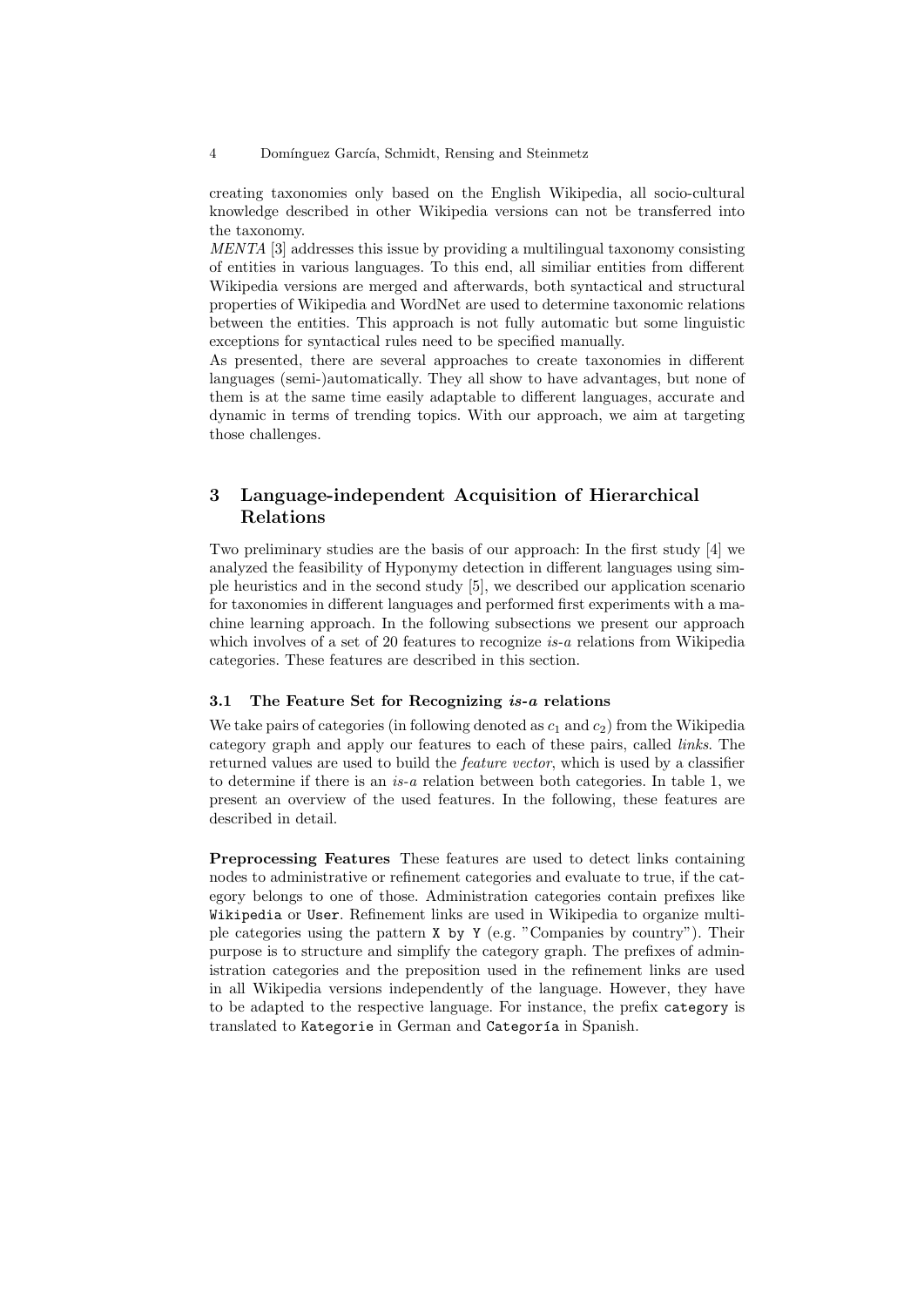|                | $\overline{\text{Name}}$                | Value type        | Feature type  |
|----------------|-----------------------------------------|-------------------|---------------|
| 1              | adminCatFeature                         | binary            | preprocessing |
| $\overline{2}$ | refinementLinkFeature                   | $_{\rm binary}$   | preprocessing |
| 3              | positionOfHeadFeature                   | $\{2, 1, 0, -1\}$ | syntactic     |
| 4              | coocurrenceOfWordsFeature               | N                 | syntactic     |
| 5              | coocurrenceArticleFeature               | binary            | structural    |
| 6              | commonArticleFeature                    | $\{1, 0, -1\}$    | structural    |
| 7              | c1c2IncomingLinksFeature                | $\{1, 0, -1\}$    | structural    |
| 8              | c1c20utgoingLinksLinksFeature           | $\{1, 0, -1\}$    | structural    |
| 9              | c1distanceCommonAncestorFeature         | N                 | structural    |
|                | $10 c2$ distanceToCommonAncestorFeature | N                 | structural    |
| 111            | c1Number0fSubcategoriesFeature          | N                 | structural    |
|                | 12 c1Number0fSuperCategoriesFeature     | N                 | structural    |
|                | $13 c2$ NumberOfSubcategoriesFeature    | N                 | structural    |
|                | 14 c2Number0fSuperCategoriesFeature     | N                 | structural    |
|                | 15 CommonWikilinksFeature               | N                 | structural    |
|                | $16$  firstSentenceFeature              | $_{\rm binary}$   | article       |
|                | $17$ RedirectFeature                    | $\{1, 0, -1\}$    | article       |
|                | $18$  c $2$ Inc $1$ Feature             | N                 | article       |
|                | $19 $ c1ArticleFeature                  | binary            | article       |
|                | $20 $ c $2$ ArticleFeature              | binary            | article       |

**Table 1.** Overview of the used features

**Syntactic Features** Syntactic features use string matching of syntactic components to differentiate between is-a and not-is-a links. We distinguish between two different syntactic features. The positionOfHeadFeature uses the fact that the lexical head of two category names is a very effective method for labeling is-a links [13]. This feature returns a value  $[-1, 2]$  for pairs of categories  $c_1$  and  $c_2$  representing the position of the lexical head of the superordinate category. We differentiate between the following cases:

$$
f_3(c_1, c_2) = \begin{cases} 2 & \text{if lexical head of } c_2 \text{ is at the end of } c_1 \\ 1 & \text{if lexical head of } c_2 \text{ is in the middle of } c_1 \\ 0 & \text{if lexical head of } c_2 \text{ is at the beginning of } c_1 \\ -1 & \text{else, i.e. no occurrence} \end{cases}
$$

For instance, the value of this feature for  $c_1$  ="French Revolution" and  $c_2$  = "Revolution" is 2. In the English Wikipedia, the lexical head of a category is usually the last word. However, there are some exceptions, for example for categories containing prepositions e.g. "Campaign for nuclear disarmament" or containing refinement brackets e.g. "Sport (Ireland)". We cope with this issue by recognizing prepositions heuristically, i.e. matching preposition and using the term before the preposition. This heuristic works for other languages as well: In Arabic, for instance, where the lexical head is at the beginning of a category name or in German, where the lexical head is "hidden" inside noun compounds where the multiple noun modifies the meaning given by the last one, e.g. "Baumhaus" (Eng. tree house). If the position of the head is not the head position in a given language then we assume that there is a  $not-is-a$  relation between  $c_1$  and  $c_2$ . cooccurrenceOfWords represents cooccurrences of words in both category names. This feature should match cases, in which two category labels have more words in common than the lexical head.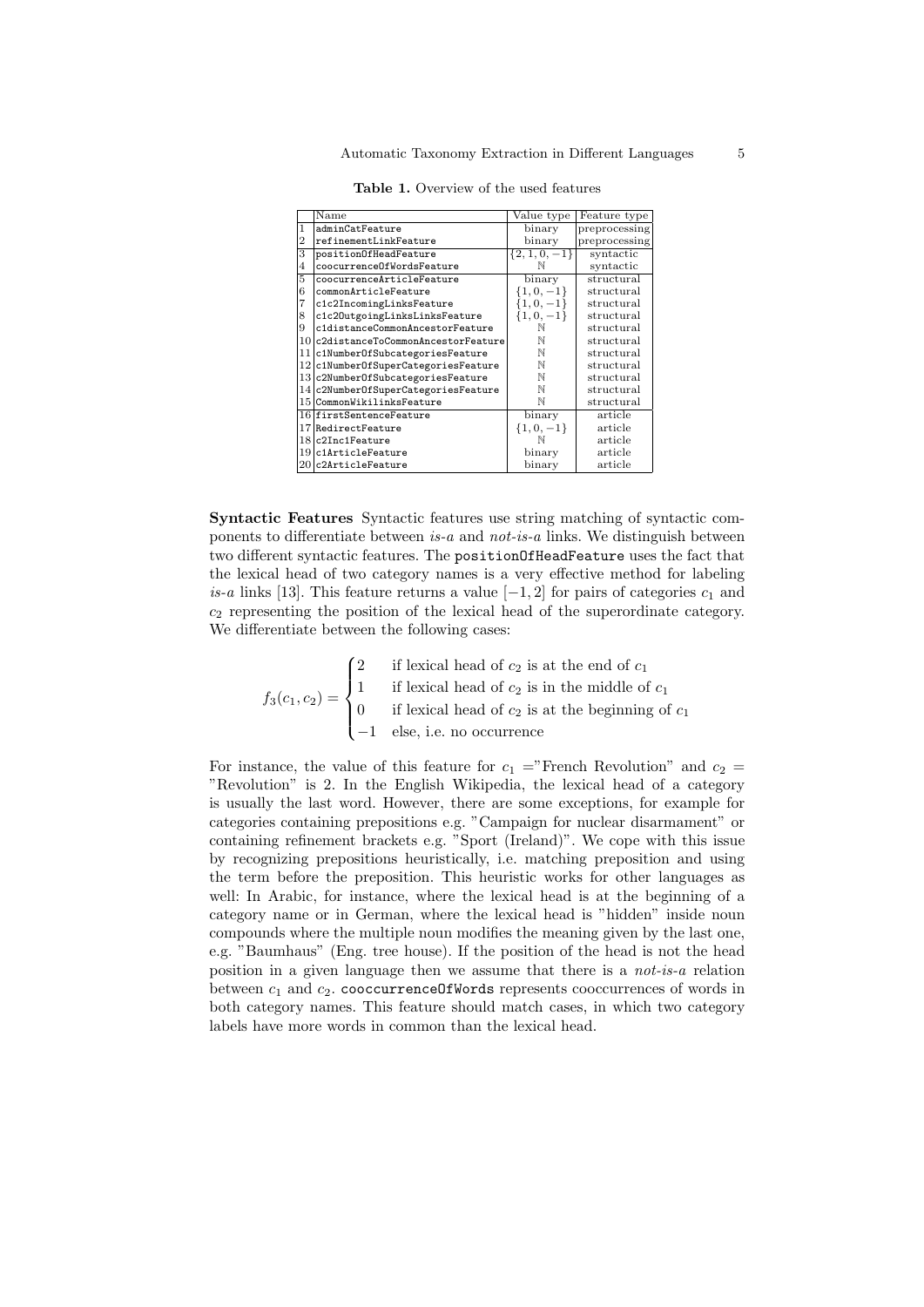**Structural Features** These features exploit the structure of the category graph and the wikilink graph<sup>3</sup>. coocurrenceFeature returns true for pairs of categories which have at least one article in common [13]. Further, commonArticle-Feature returns the number of articles in common between both categories. c1c2IncomingLinksFeature and c1c2OutgoingLinksFeature measure the strength of the relation between both categories. For this purpose, the number of articles in  $c_1$  is counted, which have at least one incoming or outgoing wikilink to any article in  $c_2$  [1]. The features c1distanceCommonAncestorFeatu- re and c2distanceCommonAncestorFeature calculate the distance between of given categories  $c_1$  and  $c_2$  to the first common ancestor  $c_A$  of both categories. Both distances are calculated separately, i.e. c1distanceCommonAncestorFeatu- re calculates the distance of  $c_1$  to  $c_A$  and feature c2distanceCommonAncestor-Feature the distance of  $c_2$  to  $c_A$ . If  $c_i = c_A$  then the distance for  $c_i$  is 0. c1NumberOfSubcategories, c1NumberOfSupercategories, c2NumberOfSubcategories and c2NumberOfSupercategories just counts the number of sub- and supercategories of  $c_1$  and  $c_2$ . Categories having a huge number of subcategories usually represent more abstract concepts which can be referenced by many other categories, e.g. "Science". Finally, CommonWikilinksFeature counts the number of common wikilinks between  $c_1$  and  $c_2$ .

**Article Features** This set of features is applied to the content of articles. The first sentence of an article has a special meaning for taxonomic applications as it usually contains a definition of the concept [12]. This fact is used by definitionSentenceFeature to recognize is-a relations in the first sentence. This means that if an article a belongs to a category  $c_1$  with both having the same label, then we search for occurrences of lexical heads of  $c_2$  in  $a$  in the first sentence of the article. For instance, if  $c_1 =$  "Mice" and  $c_2 =$  "Pet Rodent", we test if the first sentence of the article "Mice" contains the term "rodent". If the check is positive, then this feature returns true. An advantage of this method is that a language-dependent search of patterns is not needed, and thus it can be applied to different languages. Further, the feature c2Inc1Feature counts the number of occurrences of the lexical head of  $c_2$  in the rest of the article of  $c_1$ . c1ArticleFeature and c2ArticleFeature match  $c_1$  and  $c_2$  to Wikipedia articles. If  $c_2$  can be matched to an article then we assume that this category is an existing concept, otherwise it may be a category used to structure the category graph like e.g. lists. In this case true is returned. Finally, the feature RedirectFeature returns true if the article corresponding to  $c_1$  is redirected in Wikipedia to the article corresponding to  $c_2$ . This represents a strong relation between both categories. This information is stored in Wikipedia in so called redirect pages.

<sup>3</sup> This graph is built by iterating over the Wikipedia articles and adding all links between two articles in the same language version of the Wikipedia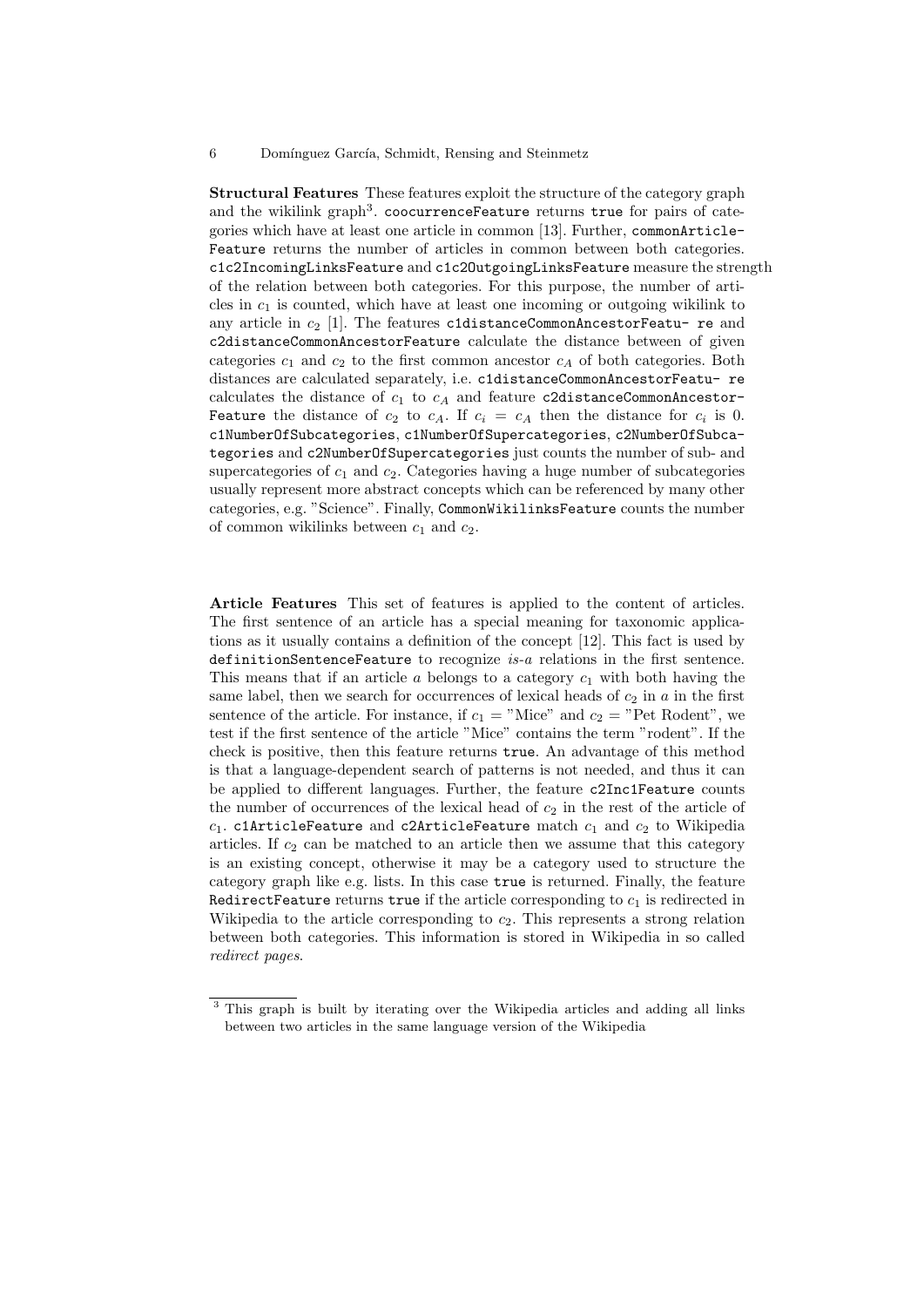## **3.2 Language-specific Information needed by our Approach**

This approach is applicable as such to very different languages without modifying the features with minimal language-specific information. Specifically, it can be used to derive taxonomies from different languages with little information about a language needed. The mandatory data is the following:

- 1. A list of prefixes of meta-categories that Wikipedia uses in this language, e.g. wikipedia, user or articles.
- 2. The preposition contained in refinement-links, e.g. by in English or nach in German.
- 3. A list of prepositions of a language in order to match the lexical head of categories containing prepositions heuristically, e.g. "Battalions of the Canadian Expeditionary Force".

The language-independency of our approach is restricted by the 281 existing Wikipedia versions (i.e. we can not acquire taxonomies from other languages) and by the input of the prefixes and the prepositions mentioned before. Using only this information it is possible to generate taxonomies in different Wikipedia languages as we show in the next section.

## **4 Evaluation**

We evaluated our approach in four different languages: three European languages (English, German and Spanish) and two language with non-latin characters (Arabic and Russian). We used a manually labelled corpus for each language to obtain results by applying our approach for multiple languages.

## **4.1 Building the different Corpora**

Our corpus consists of 1000 randomly selected Wikipedia articles and categories. We extracted the corpus using Wikipedia's export page<sup>4</sup> and following method:

- 1. Get random article  $a_i$  using the "Random page"-link<sup>5</sup> and add all links of a to all its categories in our corpus.
- 2. Choose a random category  $c$  of  $a$  and add all links of  $c$  to all its super categories  $c_{s,i}$  in our corpus. As our corpus should contain 1000 articles, we filter out categories that have more than 100 super categories in order to have enough articles and categories from different domains.
- 3. Choose randomly a super category  $c_{s,j}$  of  $c_{s,i}$  and all links of  $c_{s,j}$  and insert it into our corpus.
- 4. Repeat step 3. until the root category<sup>6</sup> or an already visisted category is reached moving to the top of the category graph.

 $\frac{4 \text{ http://en.wikipedia.org/wiki/Special:Expert - retrieved }28.10.2011}$ 

 $5$  http://en.wikipedia.org/wiki/Special:Random - retrieved 28.10.2011

 $^6$ http://en.wikipedia.org/wiki/Category:Contents - retrieved  $28.10.2011\,$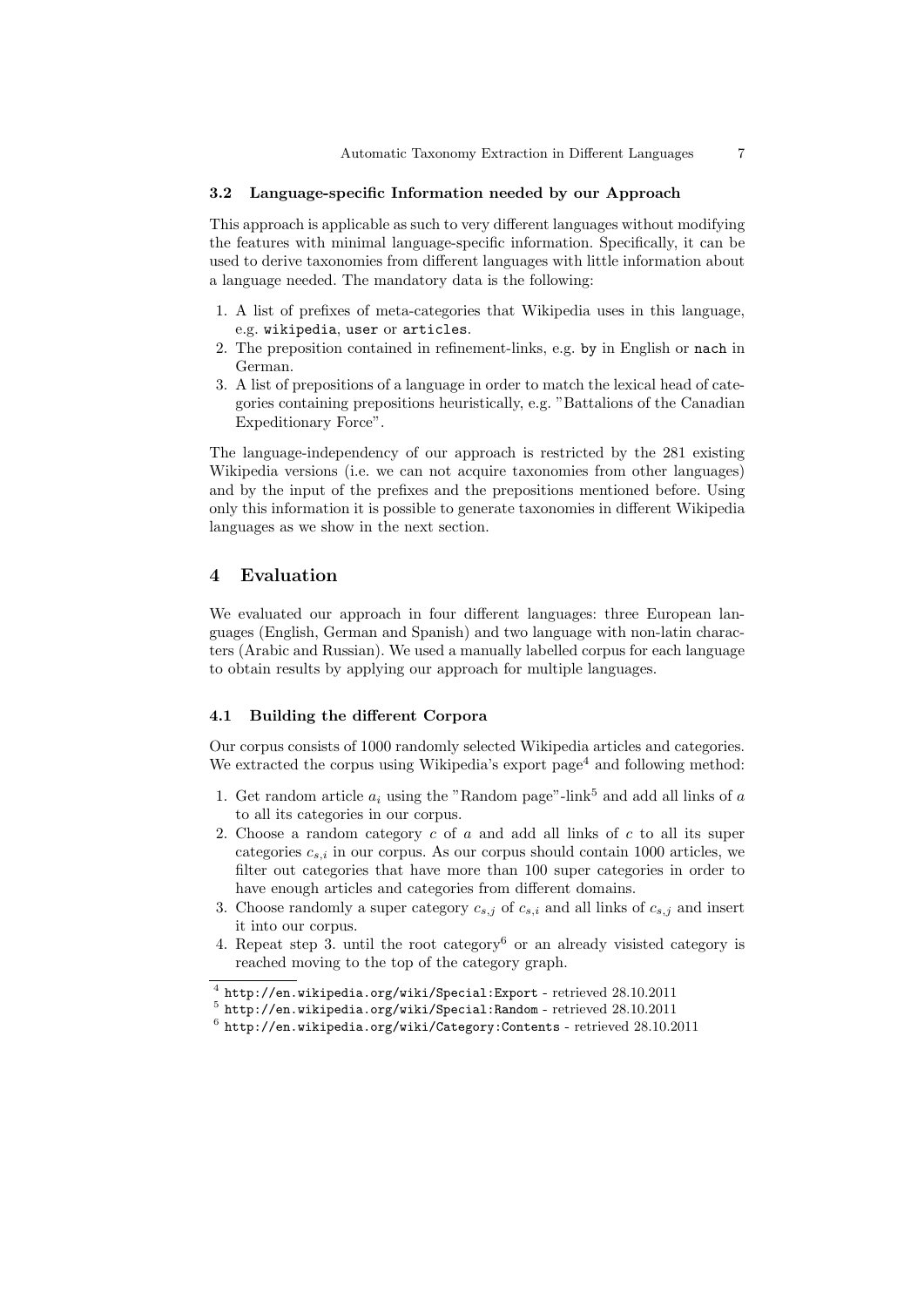5. Go to step 1, until corpus has 1000 articles.

After we built the corpus, we labelled it manually with the relevant relations  $(is-a \text{ and } not-is-a)$ . In Table 2 we summarize the size and distribution between is-a and not-is-a links in the different corpora.

**Table 2.** Summarized statistics of the different corpora

| Language                                                                                       | English | Spanish | German                                                                                                                                 | Arabic | Russian |
|------------------------------------------------------------------------------------------------|---------|---------|----------------------------------------------------------------------------------------------------------------------------------------|--------|---------|
| Number of is-a links                                                                           |         |         | $\vert 1297 \vert (29.9 \%) \vert 786 \vert (36.1 \%) \vert 808 \vert (33.6 \%) \vert 1135 \vert (41.4 \%) \vert 2545 \vert (40.4 \%)$ |        |         |
| Number of not-is-a links 3048 (70.1 %) 1388 (63.9 %) 1597 (66.4 %) 1604 (58.6 %) 3752 (59.6 %) |         |         |                                                                                                                                        |        |         |
| Number of labeled links                                                                        | 4345    | 2174    | 2405                                                                                                                                   | 2739   | 6297    |

## **4.2 Evaluation results**

In this section, we present the results of our evaluation. We used the Weka Machine Learning Toolkit [17] and chose J48 decision trees (Weka implementation of C 4.5 [14]) as a classifier. Decision trees are a commonly used classifier as they are fast to train and in classifying instances, their rules are simple to understand and they can be combined with other decision techniques in order to improve results. All classification results were subjected to ten-fold cross validation. Table 3 gives an overview of our results. It shows correctly and incorrectly classified instances. On average, 83.1 % of the links are labelled correctly and 16.9 % are labelled incorrectly.

**Table 3.** Summarized results of our approach by languages

| Language                                                                                                 | English | Spanish | German | Arabic | <b>Russian</b> |
|----------------------------------------------------------------------------------------------------------|---------|---------|--------|--------|----------------|
| Correctly classified inst. 3583 (82.6 %) 1838 (84.6 %) 1963 (81.6 %) 2283 (83.4 %) 5067 (80.5 %)         |         |         |        |        |                |
| Incorrectly classified inst. [753 (17.4 %)   336 (15.4 %)   442 (18.4 %)   456 (16.6 %)   1230 (19.5 %)] |         |         |        |        |                |
| Total number of instances                                                                                | 4345    | 2174    | 2405   | 2739   | 6297           |

Table 4 summarizes the most common metrics of evaluation of categorization algorithms: Precision, Recall and F-Measure. For Precision, we obtained average results of 74.5 % and Recall was 77.2 % for is-a relations and for *not-is-a* relations Precision was 87 % and Recall 86.3 %. The English confusion matrix is additionally shown in Table 5.

Table 5 shows that the major source of misclassification is incorrectly classified is-a links. The reason is that a high number of is-a instances could not be recognized as  $is-a$  by single features, but by the combination of multiple feature values. Thus, these combinations can recognize more instances than simple heuristics, but they introduce some misclassified instances as they do not have a precision of 100 %. One possibility to improve the results presented here is to use cross-language links to integrate the results from different languages. Further,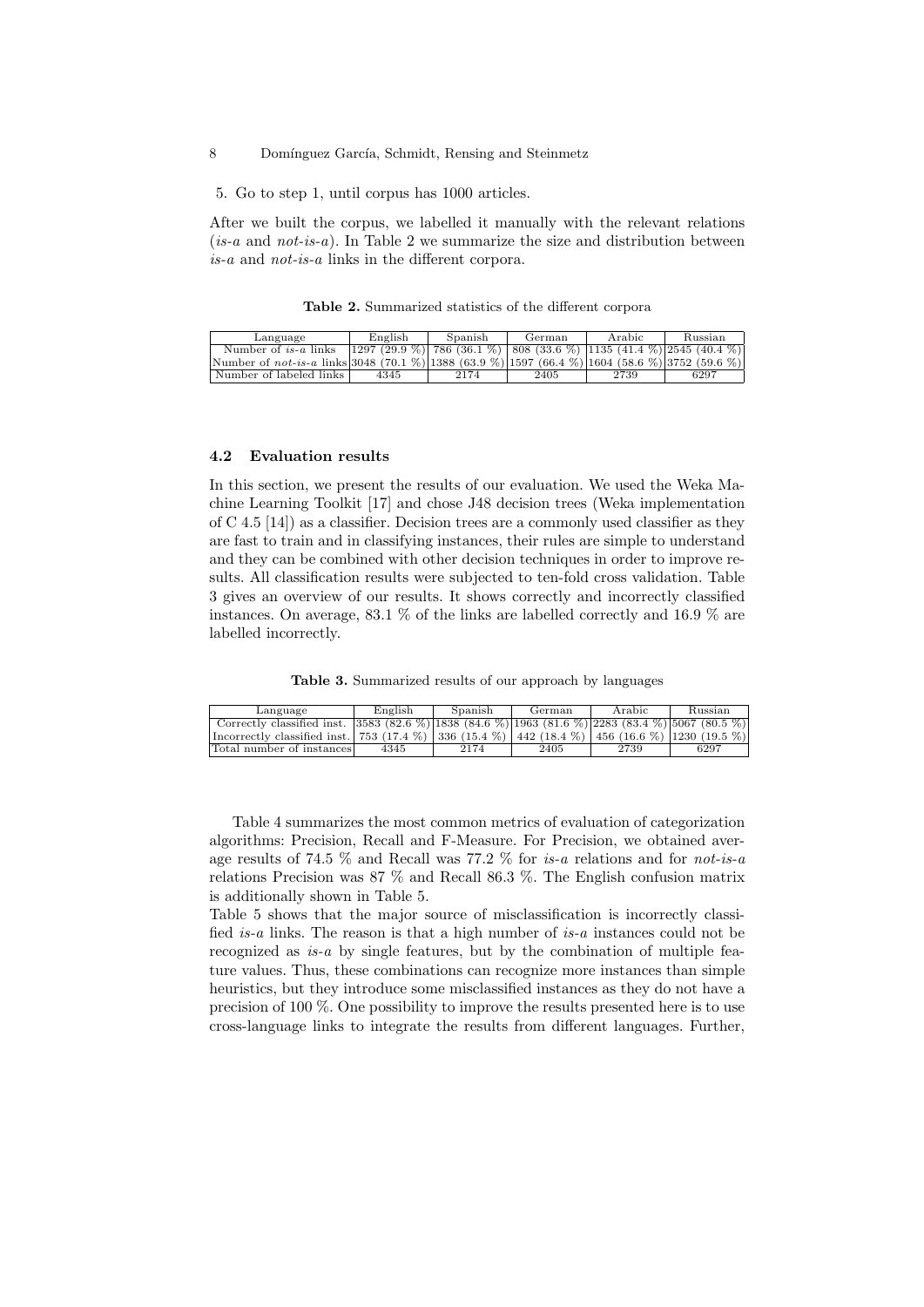| <b>Table 4.</b> Detailed Accuracy by class and lan |  |  |  |  |  |
|----------------------------------------------------|--|--|--|--|--|
| guage                                              |  |  |  |  |  |
|                                                    |  |  |  |  |  |

|         |          |            | Precision Recall F-Measure | Class    |
|---------|----------|------------|----------------------------|----------|
| English | 70.0%    | 73.0 %     | $71.2\%$                   | is-a     |
|         | 88.3 %   | 86.7 %     | 87.5 %                     | not-is-a |
| Spanish | 76.3 %   | 83.1 %     | $79.5\%$                   | $is-a$   |
|         | 89.9 %   | 85.4 %     | 87.6 %                     | not-is-a |
| German  | 71.9 %   | 74.4%      | 73.1%                      | is-a     |
|         | 86.8%    | 85.3 %     | 86.0 %                     | not-is-a |
| Arabic  | $79.7\%$ | 80.4%      | $80.0\%$                   | is-a     |
|         | 86.0 %   | 85.5 %     | 85.7 %                     | not-is-a |
| Russian | $73.2\%$ | $ 81.5\% $ | 77.1%                      | is-a     |
|         | 86.4 %   | 79.8 %     | 83.0 %                     | not-is-a |

**Table 5.** Confusion matrix English

| a |          | $\leftarrow$ classified as |
|---|----------|----------------------------|
|   | 944 349  | $a = i s - a$              |
|   | 404 2639 | $b = not-is-a$             |

we evaluated the effect of each type of features measured in Accuracy. We can see in Table 6 that single feature classes in most of the cases do not perform better than 70 %.

**Table 6.** Effect of feature classes by languages

|         | Preprocessing features Syntactic features Structural features Article features |        |          |        |
|---------|--------------------------------------------------------------------------------|--------|----------|--------|
| English | $70.2 \%$                                                                      | 69.8 % | 75.8%    | 71.4   |
| Spanish | 63.8 $\overline{\%}$                                                           | 69.9%  | 73.6 %   | 70.5 % |
| German  | 66.4 %                                                                         | 68.1 % | 74.1%    | 67.2   |
| Arabic  | 64.2 %                                                                         | 59.8%  | $77.8\%$ | 73.5   |
| Russian | 66.2%                                                                          | 64.6 % | 69.1%    | 66.8   |

Finally, we rank all features by information gain [9], measuring how well a given feature separates the training instances according to their target classification. This is shown in Table 7. Features recognizing not-is-a links are ranked higher as the number of not-is-a links is higher than is-a links, i.e. they are used to categorize more links. In general, we can see that syntactic and structural features performed best. We observe, that the structural features are better for detecting not-is-a links and the syntactic features for is-a links.

Furthermore, we observed that the features distanceC1ToCommonAncestor and distanceC2ToCommonAncestor were not very distinctive. This can be explained by the method used to build our corpus. In our corpus, we collected only direct links between categories and articles. However, we believe that these features could be helpful in other scenarios. For instance, to train a classifier which does not only recognize direct links, but also indirect links, i.e. transitive links. Such a classifier could be used to recognize is-a relations independently of our taxonomy scenario. This is going to be part of future work.

## **4.3 Evaluation of our Approach using Existing Knowledge Bases**

It is crucial to evaluate the obtained hierarchical relations in comparison with similar approaches. In this section, we compare the Accuracy of our approach against WordNet [8] and WikiNet [10] for English. WordNet is one of the most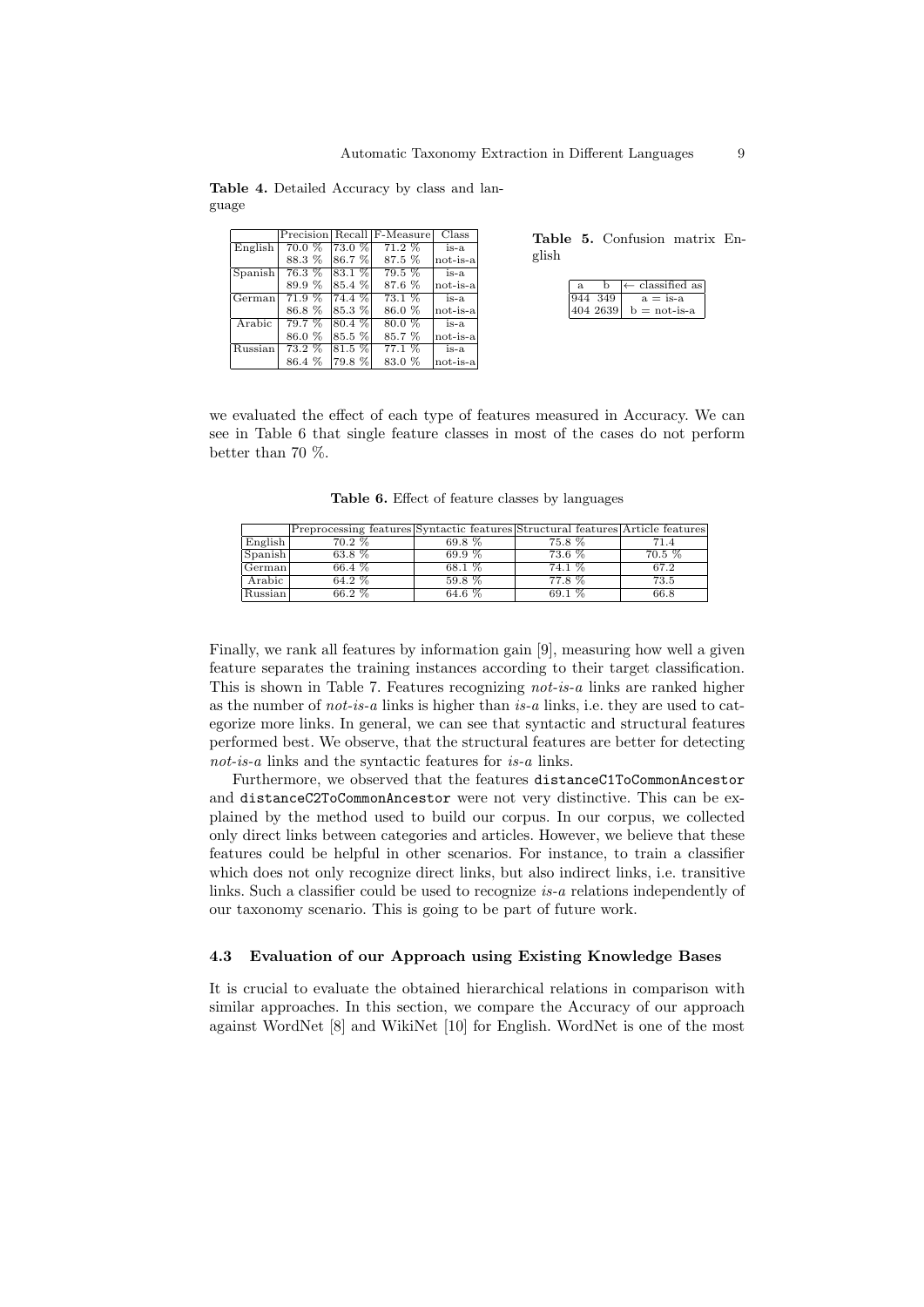|     | English features         |                                     | Spanish features   German features | Arabic features      | Russian features  |
|-----|--------------------------|-------------------------------------|------------------------------------|----------------------|-------------------|
|     | c2Inc1Feature            | c1c2IncomingLinks c1c2IncomingLinks |                                    | c2Inc1Feature        | PositionOfHead    |
| 2.  | refinementLink           | c2Inc1Feature                       | refinementLink                     | c1Article            | c1c2IncomingLinks |
| 13. | c2Article                | PositionOfHead                      | c1Article                          | commonArticleFeature | c2Inc1Feature     |
|     | $ 4. $ c1c2IncomingLinks | c2Article                           | c2Article                          | firstSentence        | refinementLink    |
|     | $ 5. c1c20$ utgoingLinks | refinementLink                      | PositionOfHead                     | refinementLink       | firstSentence     |

**Table 7.** Ranking of the used features by languages

popular knowledge bases in English and WikiNet is a knowledge base which was acquired using interwiki links without additional external corpora.

First, we select those pairs of categories that overlap with WordNet and WikiNet. For each category pair, both categories have to be mapped to WordNet synsets and to WikiNet concepts. Our evaluation consists of a set of 15,483 instances which belong to the Wikipedia category graph, WordNet and WikiNet.

These pairs are evaluated by querying WordNet whether the concept denoted by the Wikipedia subcategory  $(c_1)$  is an instance or a subclass of the concept denoted by its category  $(c_2)$ . The WordNet pairs  $c_1$  and  $c_2$  are looked up in direct relation as well as in indirect relation (i.e.  $c_1$  is-a... is-a  $c_2$ ). We then take the result of the query as the actual  $(is-a \text{ or } not-is-a)$  semantic relation for the category pair and use it to evaluate the results of our approach. The same procedure is done to evaluate the quality of WikiNet on this dataset. This way we are able to compute standard measures of Precision, Recall and F-Measure of our approach and WikiNet and compare the values, i.e. the information contained in WordNet is used a gold Standard.

Table 8 gives an overview of the results. It shows correctly classified instances by our approach and by WikiNet. 85.95 % of the labelled links were labelled by our approach correctly and 78.23 % by WikiNet. Table 9 shows detailed results

**Table 8.** Results of our approach and WikiNet compared with WordNet

|                                                              | $\vert$ Our approach | WikiNet |
|--------------------------------------------------------------|----------------------|---------|
| Correctly classified $ 13307 (85.95\%) 12113 (78.23\%)$      |                      |         |
| Incorrectly classified   2176 $(14.05\%)$   3370 $(21.77\%)$ |                      |         |
| Total number of inst.                                        | 15483                | 15483   |

of both approaches in our evaluation corpus. For F-Measure, we obtained results of 80.48  $\%$  for *is-a* relations and 89.02  $\%$  for *not-is-a* relations. These results were significantly better than the results provided by WikiNet.

**Table 9.** Detailed results of our approach and WikiNet compared with WordNet

|                                               |  | Precision Recall F-Measure Class   |              |
|-----------------------------------------------|--|------------------------------------|--------------|
| Our approach 86.12 $\%$ 73.54 $\%$ 80.48 $\%$ |  |                                    | $i$ s-a      |
|                                               |  | 85.86 % 92.42 % 89.02 %            | $ not-is-a $ |
| WikiNet                                       |  | $69.14\%$ 78.29 % 73.37 %          | is-a         |
|                                               |  | 85.20 % 78.29 % 81.60 %   not-is-a |              |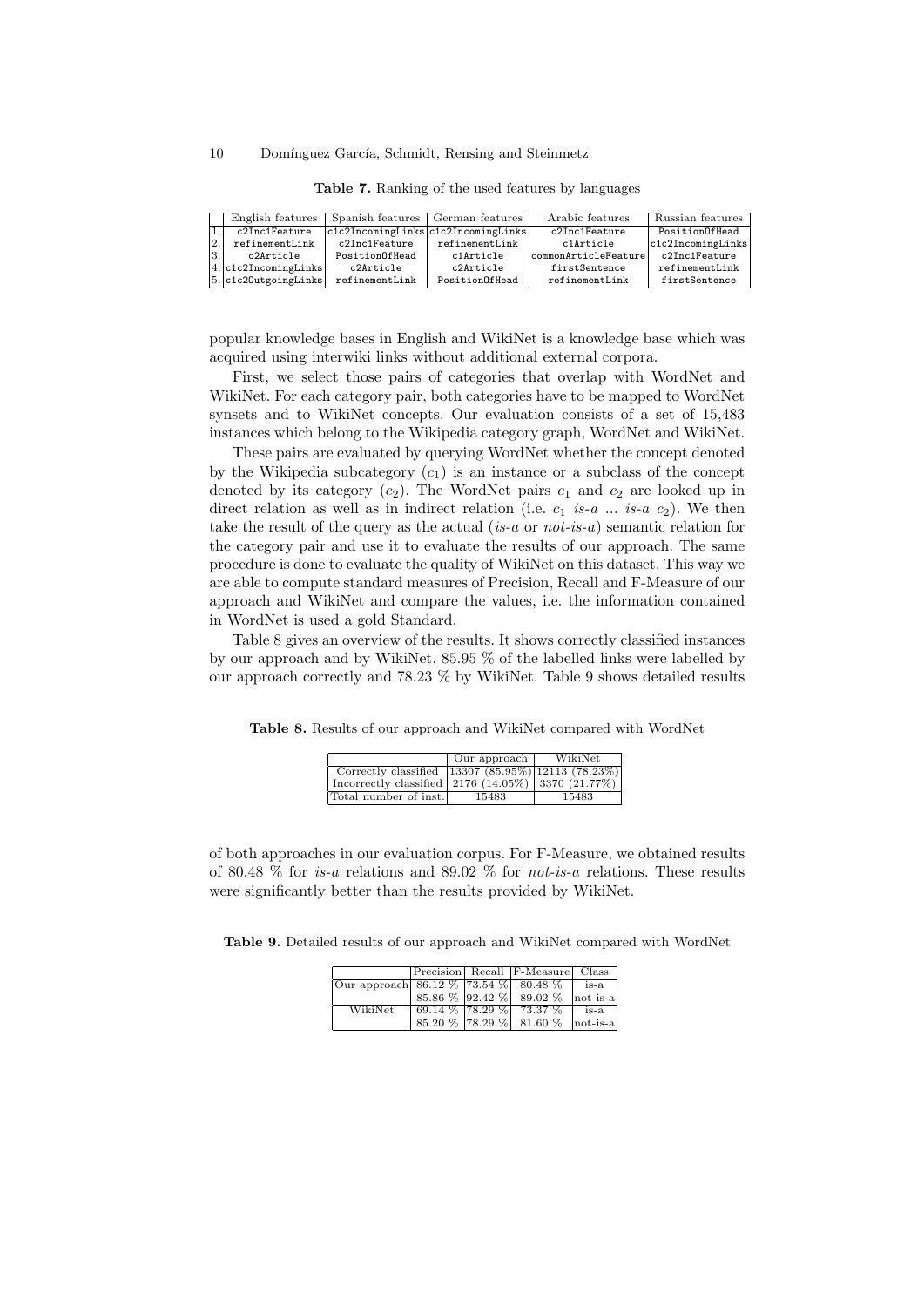These results suggest that our approach performs better than approaches based on wikilinks for the English Wikipedia version. However, only 15 % of the whole instances could be evaluated using WordNet. All in all, we could perform an evaluation for 15,483 instances, but 85,938 instances remain unevaluated. There are two reasons for this: first, Wikipedia has a much larger coverage than WordNet and second, many categories in Wikipedia are semi-phrases (e.g. "People in fiction") that cannot be mapped to proper WordNet synsets.

In order to further evaluate the quality of our approach, we performed additional experiments, for example, applying our features not only to links between categories, but also to links between articles and categories. These results are however not presented in this paper, as they simply confirm the results already presented here.

## **5 Conclusion**

Taxonomies are very useful for many NLP applications. However, automatic derivation of taxonomies relies in the most of cases on language-dependent methods or it is based on existing manually created knowledge bases like WordNet or GermaNet. In this work, we used the preliminary results of previous studies to develop a set of features and to train a binary classifier to automatically recognize taxonomic relations between pairs of Wikipedia categories extracted from the category graph.

We describe a robust language-independent Wikipedia-based approach which does not depend on further external sources of knowledge. Eventually, we evaluate the proposed features by measuring the accuracy of the classification of instances for each language. We compare the results with WordNet as ground truth and WikiNet as an approach using no additional external corpora other than Wikipedia. In future work, we plan the evaluation of our approach against approaches relying on additional external corpora other than Wikipedia like YAGO [15]. However, we expect that such approaches perform better than generic approaches as they are optimized with language-specific methods to work in one specific language, e.g. English.

Generally, our approach enables us to automatically derive a taxonomy from Wikipedia for different languages using syntactical and structural features and reducing the dependency on third parties. Further, the research presented here provides a foundation on which further applications and research (e.g. in the field of Wikipedia Mining or attaching semantics to web resources) can be based. This approach can also be used to automatically large-scale evaluation of knowledge bases in languages where manually created knowledge bases do not already exist.

**Acknowledgments.** This work was supported by funds from the German Federal Ministry of Education and Research under the mark 01 PF 08015 A and from the European Social Fund of the European Union (ESF). The responsibility for the contents of this publication lies with the authors.